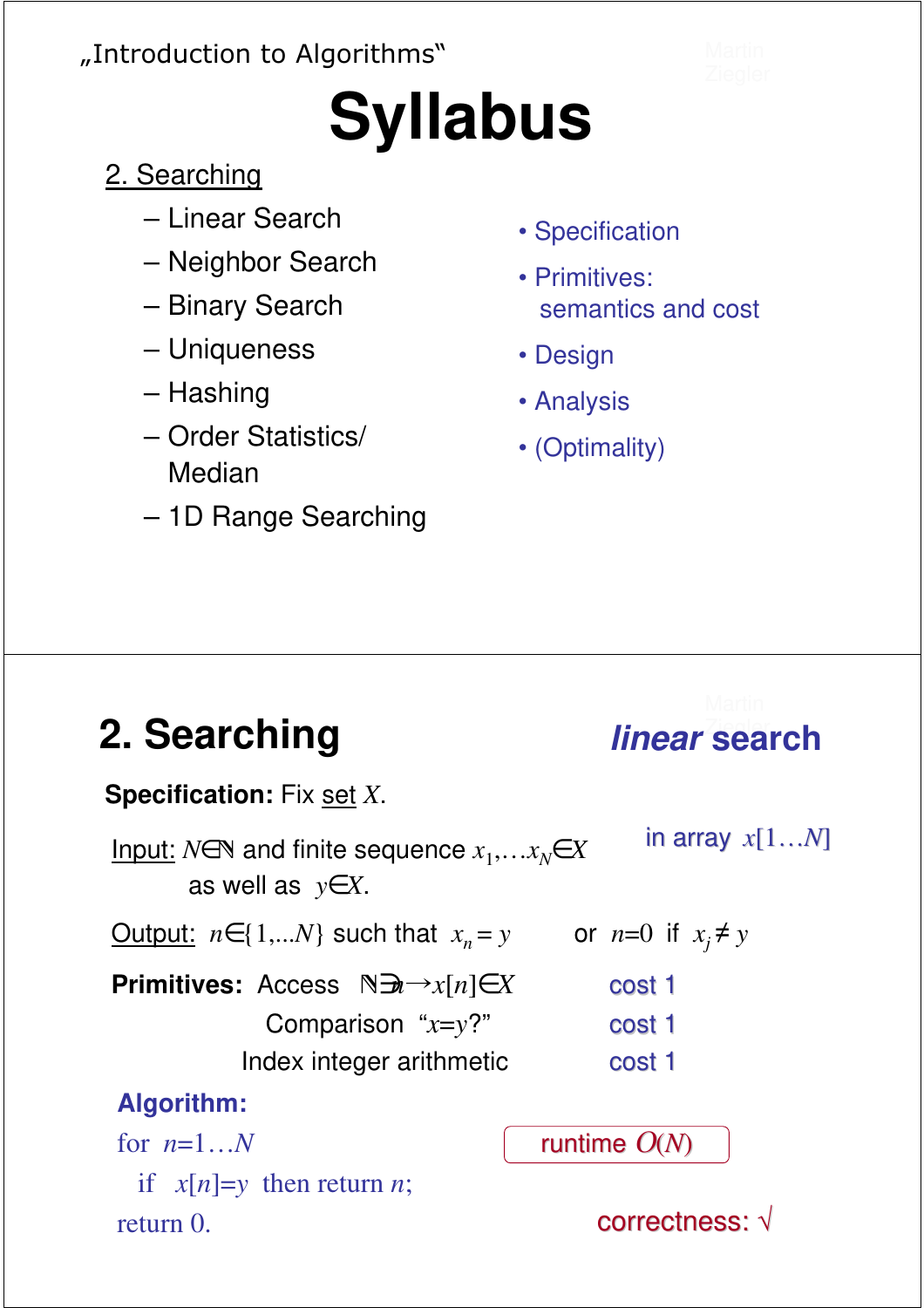

### **2. Searching binary search**

| <b>Specification:</b> Fix set X with total order $\leq$ .                                       |        |
|-------------------------------------------------------------------------------------------------|--------|
| Input: $N \in \mathbb{N}$ and finite sequence $x_1, \ldots x_N \in X$<br>as well as $y \in X$ . |        |
| <u>Output:</u> smallest $r \leq N+1$ such that $y \leq x_r$                                     | wl     |
| <b>Primitives:</b> Access $\mathbb{N}$ <i>m</i> $\rightarrow$ x[n] $\in$ X                      | cost 1 |
| ordered comparison " $x \le y$ ?"                                                               | cost 1 |
| Index integer arithmetic                                                                        | cost 1 |
| $l:=0; r:=N+1;$<br>runtime                                                                      |        |

while  $l+1 \leq r$  do  $n := \lfloor (l+r)/2 \rfloor;$ if  $y > x[n]$  then  $r := n$  else  $l := n$ ; O(log *N*)

in array *x*[1…*N*] <u>with</u>  $x_1$  ≤…≤  $x_N$ 

```
st<sub>1</sub>st 1
where x_{N+1} := \inftyx_0 := -\infty
```
correctness:  $x[l] \leq y \leq x[r]$ 

time: *r'*−*l'* ≤ (*r*−*l*)/2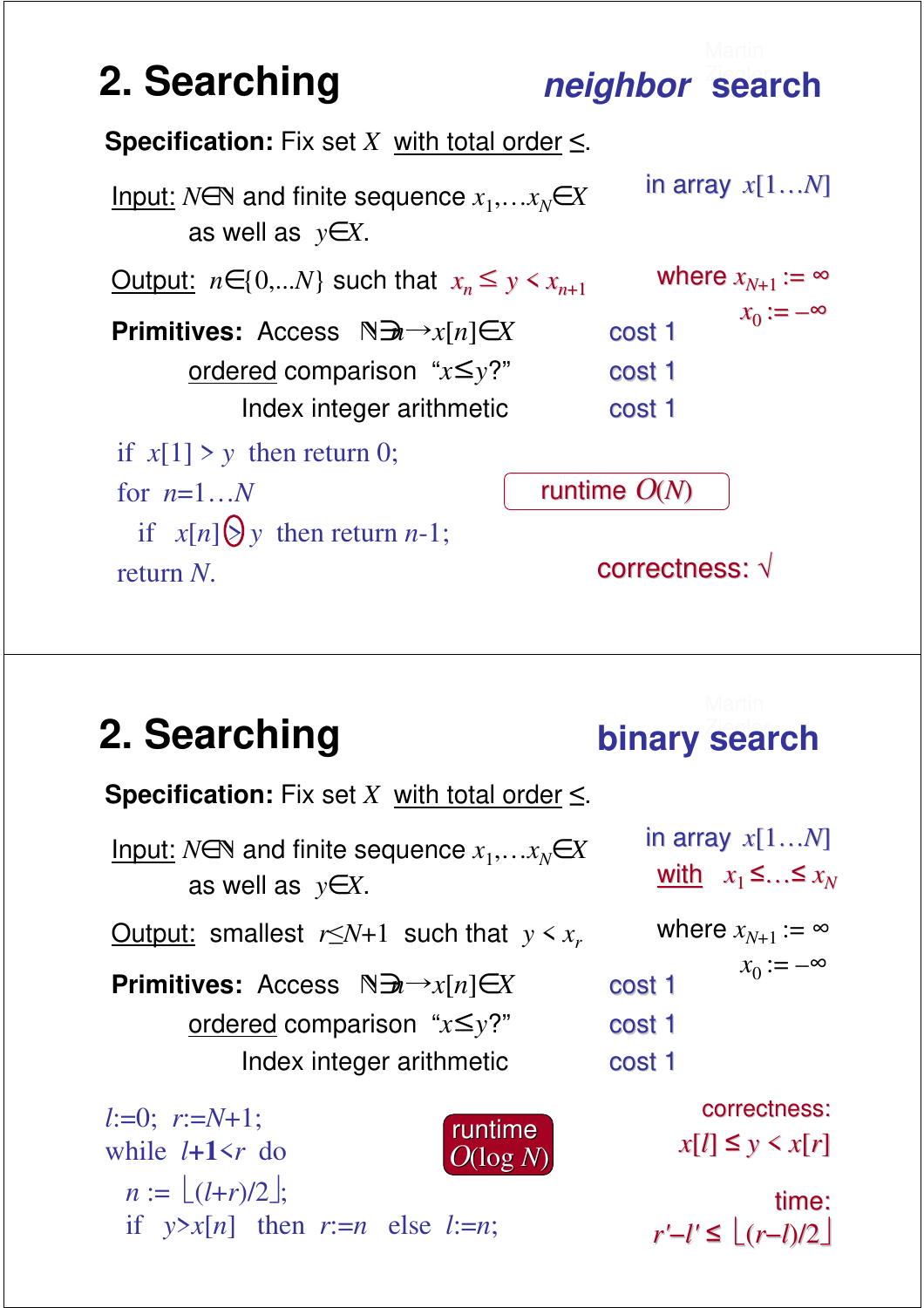# **2. Searching uniqueness**

**Specification:** Fix set *X* with total order ≤.  $I$ <u>nput:</u>  $N ∈ ℕ$  and finite sequence  $x_1, ... x_N ∈ X$ Output: **1** if all elements are distinct:  $\forall i, j: x_j = x_j \implies i = j$ **0** if some element is repeated: ∃*i≠j*: *xi*=*x<sup>j</sup>* **Primitives:** Access ∋*n*→*x*[*n*]∈*X* ordered comparison "*x*≤*y*?" <u>with</u>  $x_1$  ≤…≤  $x_N$ in array *x*[1…*N*] cost 1 cost 1 **Uniq1** ( *x*[1..*N*] ) For *m*:=2 to *N* do **Uniq2** ( *x*[1..*N*] ) runtime  $O(N^2)$ runtime

For  $k=1$  to  $m-1$  do If  $x[m]=x[k]$  Return 0; Return **1**;

For *m*:=1 to *N*−1 do If  $x[m]=x[m+1]$  Return 0; Return **1**;  $O(N)$ 

**uniqueness**

### **2. Searching**

### **Specification:** Fix set *X*={0,…*M*-1}  $I$ <u>nput:</u>  $N ∈ ℕ$  and finite sequence  $x_1, ... x_N ∈ X$ Output: **1** if all elements are distinct:  $\forall i, j: x_i = x_j \implies i = j$ **0** if some element is repeated: ∃*i≠j*: *xi*=*x<sup>j</sup>* **Primitives:** Access ∋*n*→*x*[*n*]∈*X* in array *x*[1…*N*] cost 1 **Uniq3** ( *x*[1..*N*] ) Boolean array *present*[0…*M*-1]; // initialized with **0/false** For  $n=1$  to  $N$  do If *present*[*x*[*n*]] then return **0**;  $present[x[n]] := 1;$ Endfor; return **1** runtime O(*N*) memory O(*M*) 0 *M*-1 1 1 *N* 2  $\chi$ [] ■ □ □ ■ □ ■ □ ■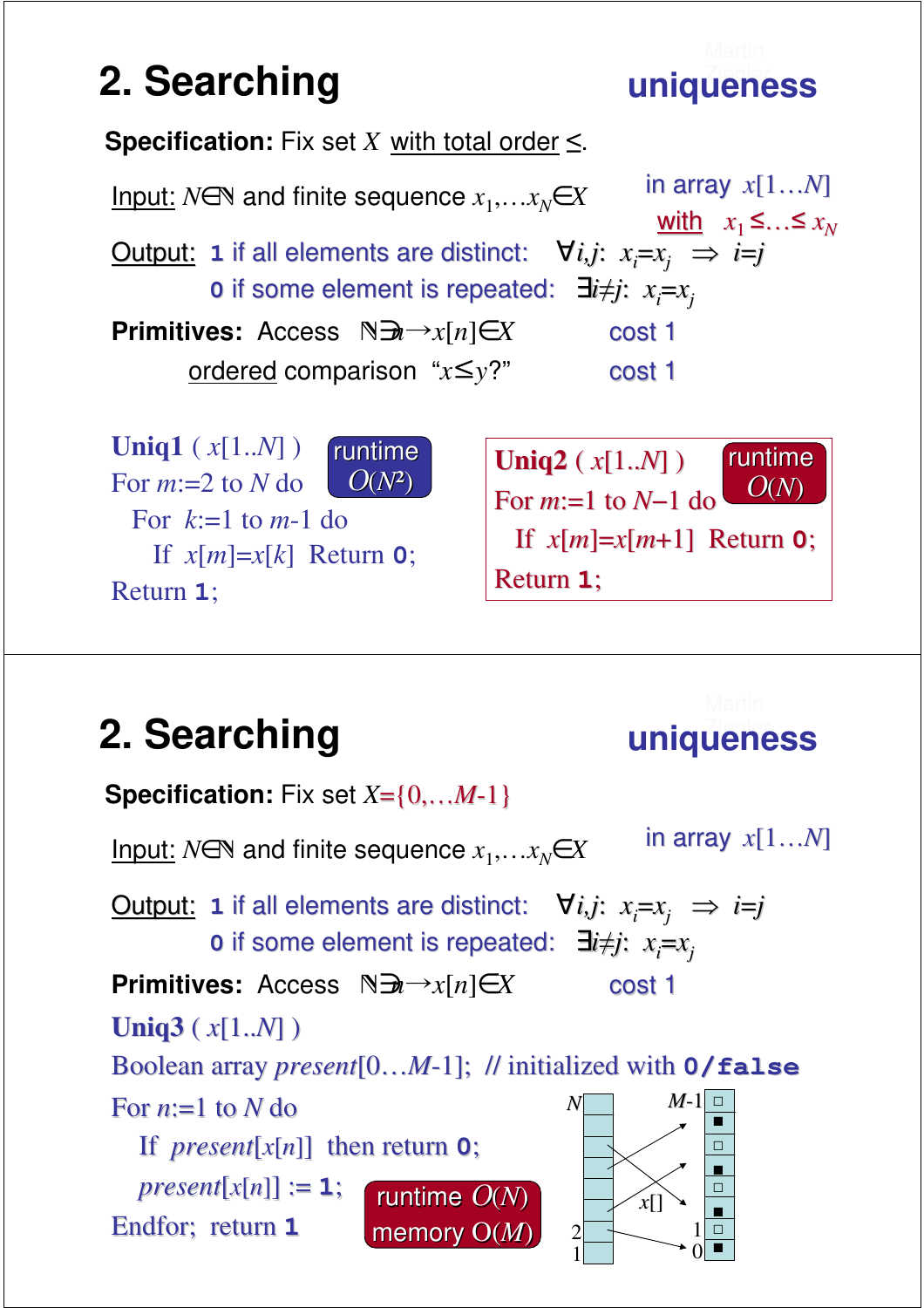### **2. Searching hashing**



### **2. Searching**



**order statistics/** 

hashing